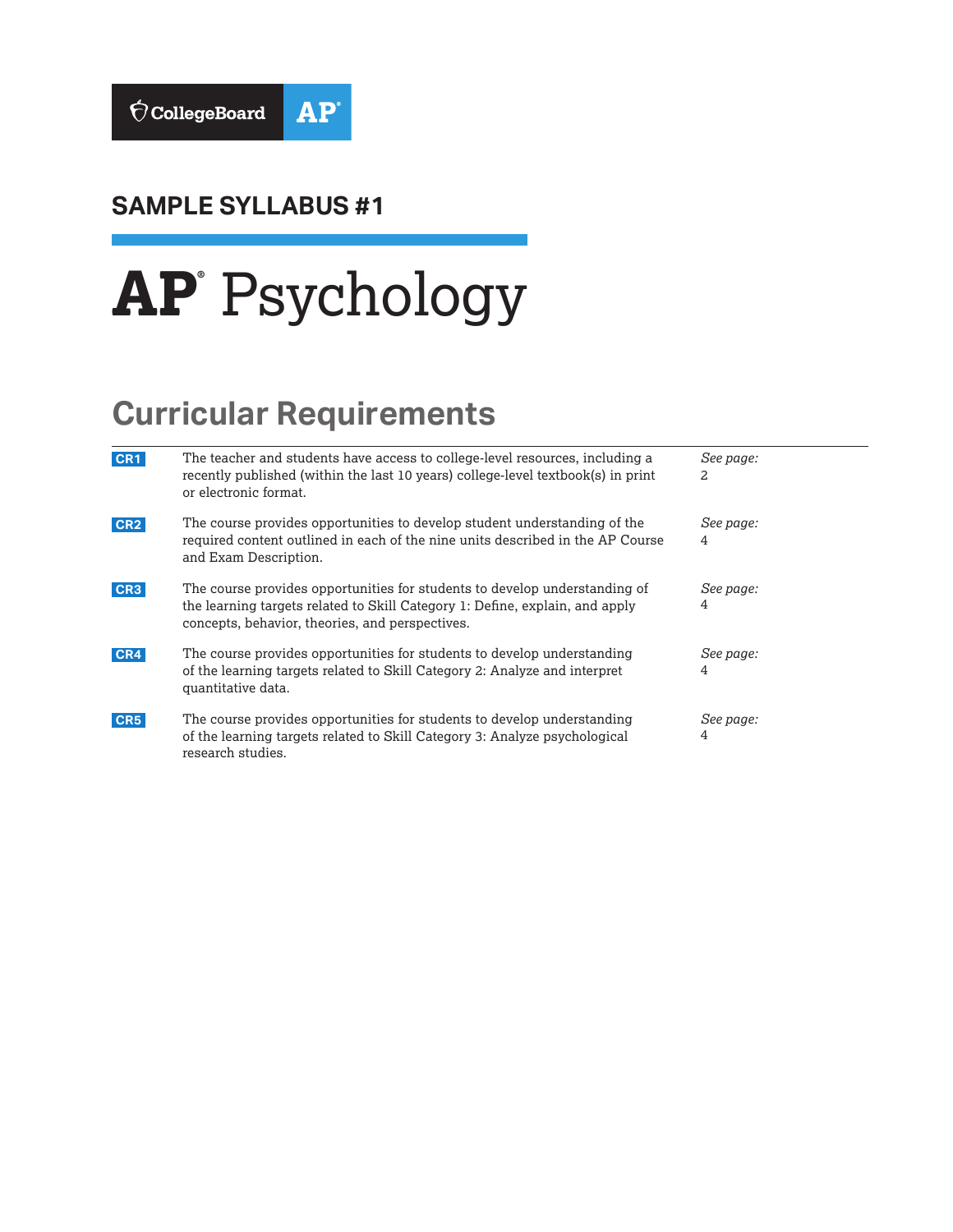## <span id="page-1-0"></span>**Advanced Placement Psychology Sample Syllabus #1**

### **Textbook**

Weiten, Wayne. *Psychology: Themes and Variations*. Belmont, CA: Wadsworth, Cengage Learning. 2019, 10<sup>th</sup> edition **CR1** 

#### Supplementary Materials

Academic journals, case studies, online media, and other resources used for topic enrichment.

### AP Support & Resources: AP Classroom

By completing a simple activation process at the start of the school year, students will receive access to a robust set of resources. AP® Classroom is a dedicated online platform designed to support teachers and students throughout their AP experience. The platform provides a variety of powerful resources and tools to provide yearlong support to teachers and enable students to receive meaningful feedback on their progress.

- Unit Guides
- **Personal Progress Checks**
- Progress Dashboard
- AP Question Bank

### Student Practice

Throughout each unit, **Topic Questions** will be provided to help students check their understanding. The Topic Questions are especially useful for confirming understanding of difficult or foundational topics before moving on to new content or skills that build upon prior topics. Topic Questions can be assigned before, during, or after a lesson, and as in-class work or homework. Students will get rationales for each Topic Question that will help them understand why an answer is correct or incorrect, and their results will reveal misunderstandings to help them target the content and skills needed for additional practice.

At the end of each unit or at key points within a unit, **Personal Progress Checks** will be provided in class or as homework assignments in AP Classroom. Students will get a personal report with feedback on every topic, skill, and question that they can use to chart their progress, and their results will come with rationales that explain every question's answer. One to two class periods are set aside to re-teach skills based on the results of the Personal Progress Checks.

#### Purpose

The purpose of this AP Psychology course is to introduce students to the study of the behavior and mental processes of the human brain. This class will prepare students for the AP Psychology Exam in May.

#### **CR1**

The syllabus must list the title, author(s), and the publication date of a college-level psychology textbook.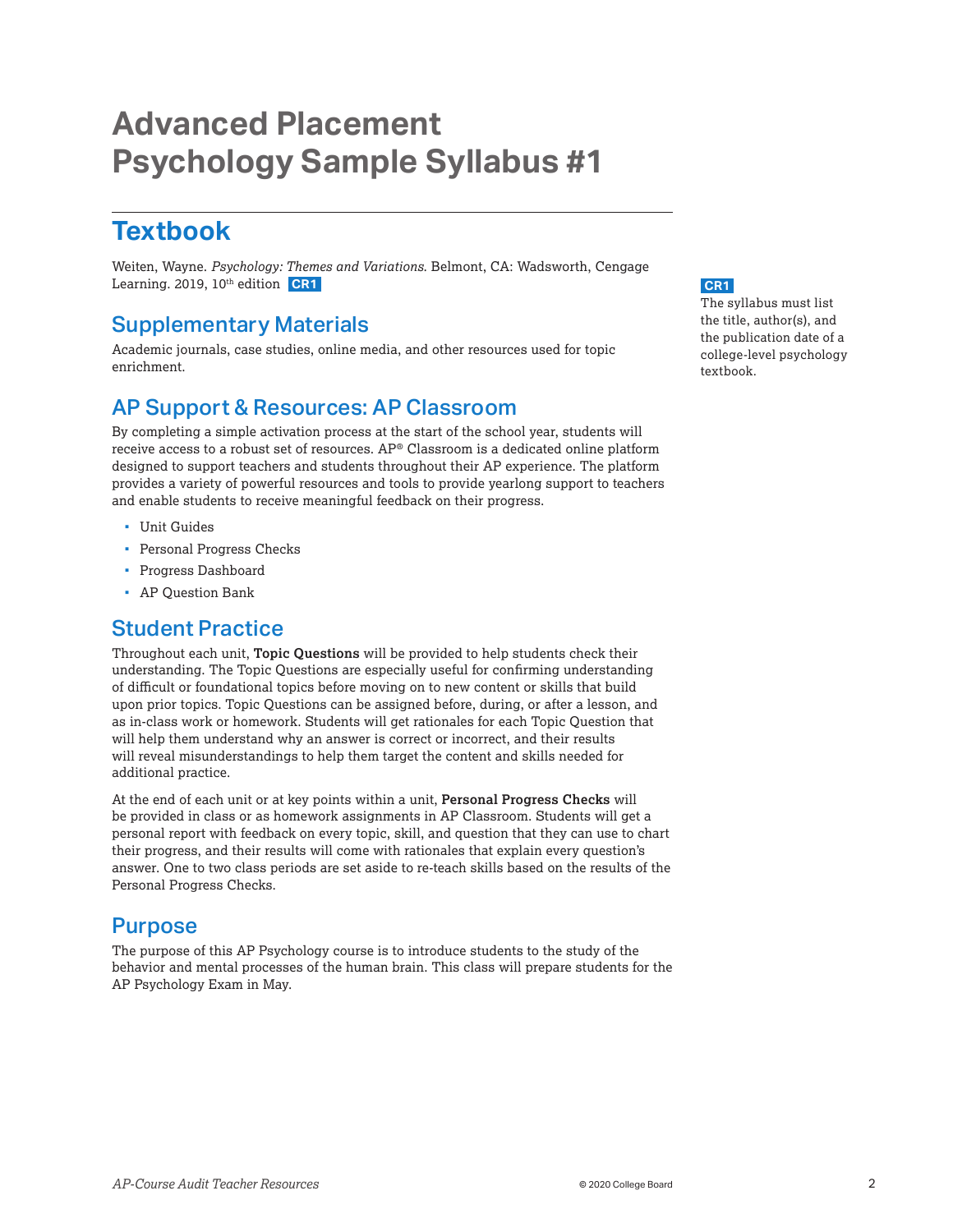#### **Expectations**

There are several requirements that all AP classes have in common: high expectations of the students, a high level of rigor, and the expectation that students will engage in selflearning outside the classroom. There are many topics on the AP Exam in May. We will learn a great deal in class with rigorous learning activities. However, as in college, it will be necessary for all students to complete work and research topics at home that we may not discuss in class.

#### Important

Psychology is a course that includes a number of sensitive topics that you may feel uncomfortable talking or hearing about in class. I will discuss with you the nature of the movies and documentaries I am going to show you so that you can decide if you are comfortable with the topic. I may send home permission slips for a signature from your parent or guardian if I feel that a documentary I plan to show may be of a particularly powerful nature.

#### **Assignments**

For each unit, students must complete these regular assignments to the instructor's satisfaction:

- Vocabulary notecards (**D**efinition, **E**xample, **P**icture)
- Reading questions (from the text and other sources)
- Demonstration and case study analyses
- **Free Response Questions**
- **Personal Progress Checks**

Each unit will require the completion of vocabulary notecards, reading questions, and projects:

- Vocabulary- from a list of terms and commonly used psychological vocabulary, the student is expected to not only define the term, but also create an example and choose a visual representation of the term (can be physical or electronic).
- FRQs (Free Response Questions)- each topic will be accompanied by a free response question. As the topic is learned, the student will be prepared to answer the question fully and critically.
- Reading Questions- Reading is a large part of this class. Students are required to read the text and other supplemental readings, and they must answer questions on the readings.
- Personal Progress Checks- Research shows that testing your own knowledge helps with retention and retrieval. Students are required to complete a Personal Progress Check (PPC) on AP Classroom with each unit.

#### Assessments

Traditional assessments include unit tests, research papers, and exams. Tests and exams will model the format of the AP Psychology Exam, with a combination of multiplechoice and free-response essays. Other assessments consist of psychology simulations, experiments, class presentations, collaborative/individual research projects, and online activities, such as assessments on AP Classroom.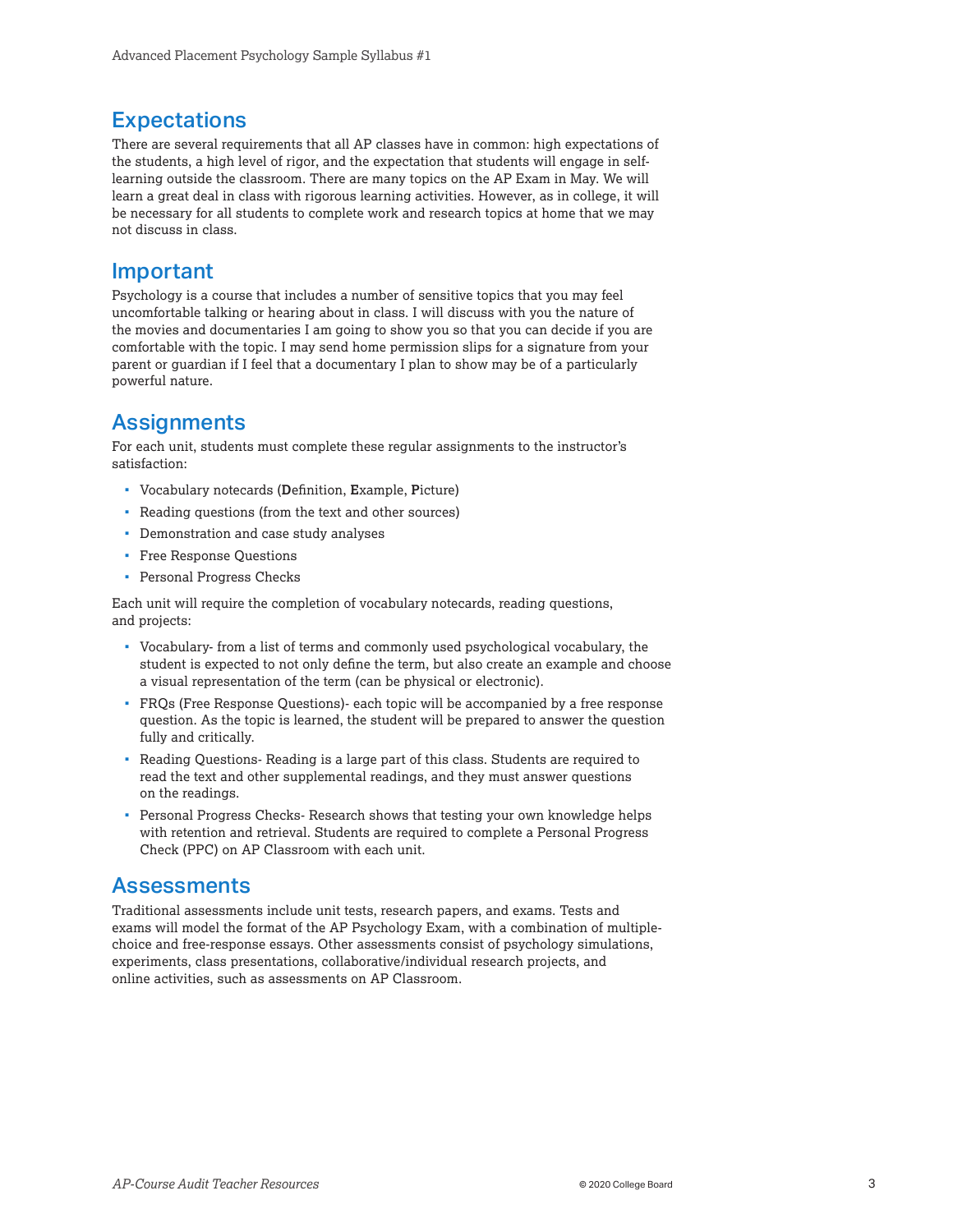#### <span id="page-3-0"></span>Course Outline: Skills

The AP Psychology skills describe what a student should be able to do while exploring course concepts. The table that follows presents the skills that students should develop during the AP Psychology course. These skills form the basis of tasks on the AP Exam.

- 1. **Concept Understanding** Students will define, explain, and apply concepts, behavior, theories, and perspectives. **CR3** 
	- a. Activity: Students will create developmentally appropriate toys for each of Piaget's Stages of Cognitive Development and explain how they will help the child accomplish the stage's main task. **(Skill 1)**
	- b. Activity: Students will watch the movie *Mockingbird Don't Sing* and debate the concept of the "critical period" within language acquisition. **(Skill 1)**
- 2. **Data Analysis** Students will analyze and interpret quantitative data. **CR4** 
	- a. Activity: Students will look at current health data from Moore Co., identify the most concerning issues within the data, and present solutions on how to help improve the problem in the community. **(Skill 2)**
	- b. Activity: Students will be given the opportunity to analyze a normal curve as it relates to modern intelligence testing (e.g., WAIS and WISC). Students will be given the opportunity to interpret the normal curve with respect to mean, standard deviation, and percentiles for the given intelligence test data. **(Skill 2)**
- 3. **Scientific Investigation** Students will analyze psychological research studies. **CR5** 
	- a. Activity: Students will formulate a hypothesis about social loafing or social facilitation. They will then gather data. Students will compare their results with published research studies of the same topic and analyze the results of these studies as they compare to their results. **(Skill 3)**
	- b. Activity: Students will analyze research from the developmental theorists (Piaget, Erikson, etc.) and consider the methodology, results, ethics, and criticisms. **(Skill 3)**

#### **COURSE OUTLINE AS PRESENTED IN THE AP PSYCHOLOGY COURSE AND EXAM DESCRIPTION: CR2**

| Unit #: Name                                 | % Tested on AP Exam |  |
|----------------------------------------------|---------------------|--|
| Unit 1: Scientific Foundations of Psychology | 10%-14%             |  |
| Unit 2: Biological Bases of Behavior         | $8\% - 10\%$        |  |
| Unit 3: Sensation and Perception             | $6\% - 8\%$         |  |
| Unit 4: Learning                             | $7\% - 9\%$         |  |
| <b>Unit 5: Cognitive Psychology</b>          | 13%-17%             |  |
| Unit 6: Developmental Psychology             | $7\% - 9\%$         |  |
| Unit 7: Motivation, Emotion, and Personality | 11%-15%             |  |
| Unit 8: Clinical Psychology                  | 12%-16%             |  |
| Unit 9: Social Psychology                    | $8\% - 10\%$        |  |

#### **CR3**

The syllabus must include a description of at least two course activities (e.g., labs, student-driven demonstrations and/or presentations) or one series of activities incorporating Skill Category 1. Each activity or series of activities must be labeled as Skill Category 1.

#### **CR4**

The syllabus must include a description of at least two course activities (e.g., labs, student-driven demonstrations and/or presentations) or one series of activities incorporating Skill Category 2. Each activity or series of activities must be labeled as Skill Category 2.

#### **CR5**

The syllabus must include a description of at least two course activities (e.g., labs, student-driven demonstrations and/or presentations) or one series of activities incorporating Skill Category 3. Each activity or series of activities must be labeled as Skill Category 3.

#### **CR2**

The syllabus must include an outline of course content by unit title or topic using any organizational approach to demonstrate the inclusion of required course content.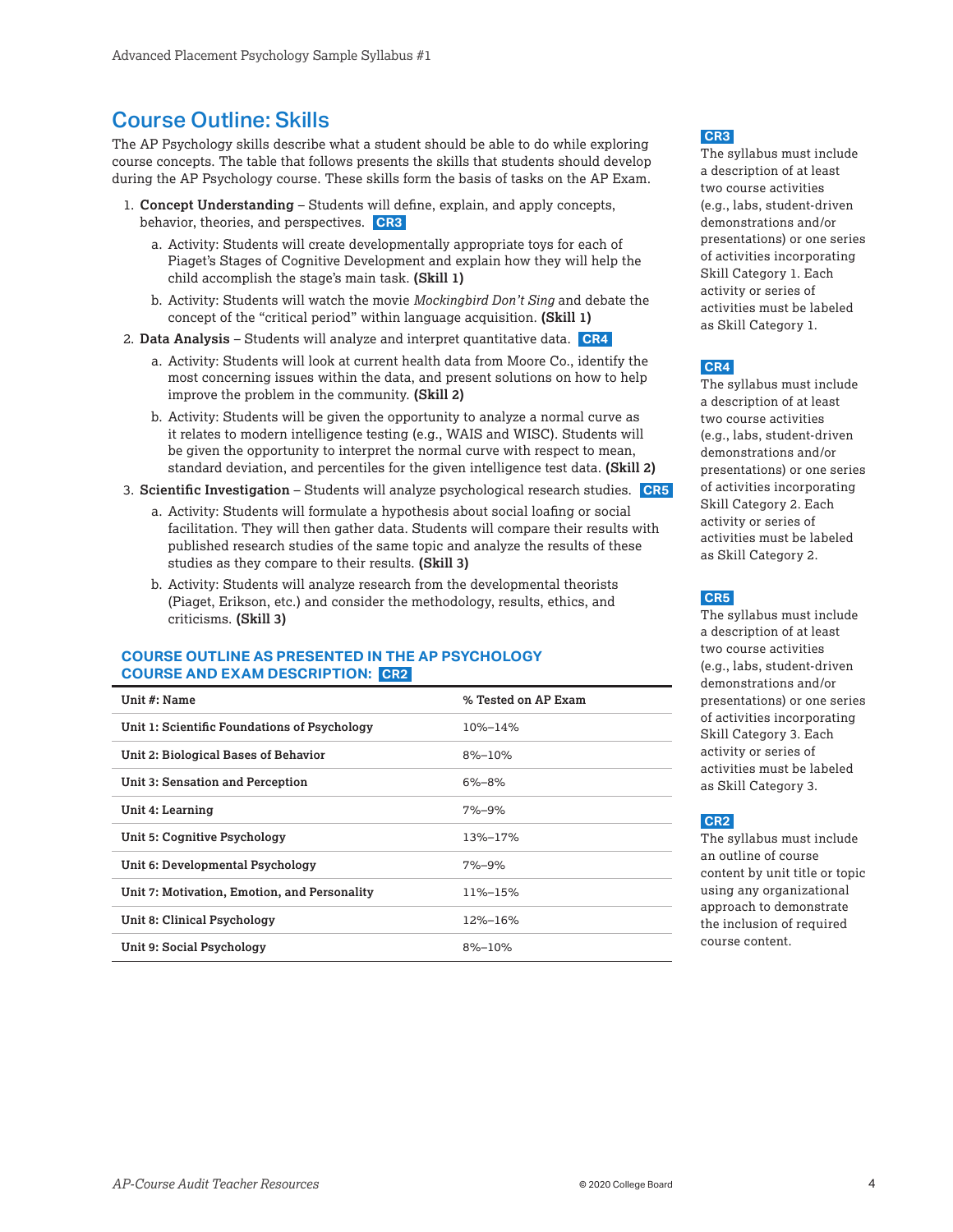Unit 1: Scientific Foundations of Psychology 10%–14% Topics: 1.1 Introducing Psychology - Skill 1.C 1.2 Research Methods in Psychology - Skill Category 3.0 1.3 The Experimental Method - Skill Category 3.0 1.4 Selecting a Research Method - Skill Category 3.0 1.5 Statistical Analysis in Psychology - Skill Category 2.0 1.6 Ethical Guidelines in Psychology - Skill 1.A Unit 1 MCQ Personal Progress Check Unit 1 FRQ Personal Progress Check Unit 2: Biological Bases of Behavior 6 (1996) 10% (1996) 10% (1998) 8%–10% Topics: 2.1 Interaction of Heredity and Environment - Skill 1.B 2.2 The Endocrine System - Skill 1.A 2.3 Overview of the Nervous System and the Neuron - Skill 1.A 2.4 Neural Firing - Skill 1.A 2.5 Influence of Drugs on Neural Firing - Skill 1.A 2.6 The Brain - Skill 1.A 2.7 Tools for Examining Brain Structure and Function - Skill Category 2.0 2.8 The Adaptable Brain - Skill 1.A 2.9 Sleeping and Dreaming - Skill 1.A Unit 2 MCQ Personal Progress Check Unit 2 FRQ Personal Progress Check Unit 3: Sensation and Perception 6%–8% Topics: 3.1 Principles of Sensation - Skill 1.A 3.2 Principles of Perception - Skill 1.B 3.3 Visual Anatomy - Skill 1.A 3.4 Visual Perception - Skill 1.B 3.5 Auditory Sensation and Perception - Skill 1.B 3.6 Chemical Senses - Skill Category 3.0 3.7 Body Senses - Skill 1.A Unit 3 MCQ Personal Progress Check Unit 3 FRQ Personal Progress Check Unit 4: Learning 7%–9% Topics: 4.1 Introduction to Learning - Skill 1.B 4.2 Classical Conditioning - Skill 1.B 4.3 Operant Conditioning - Skill 1.B 4.4 Social and Cognitive Factors in Learning - Skill 1.B Unit 4 MCQ Personal Progress Check Unit 4 FRQ Personal Progress Check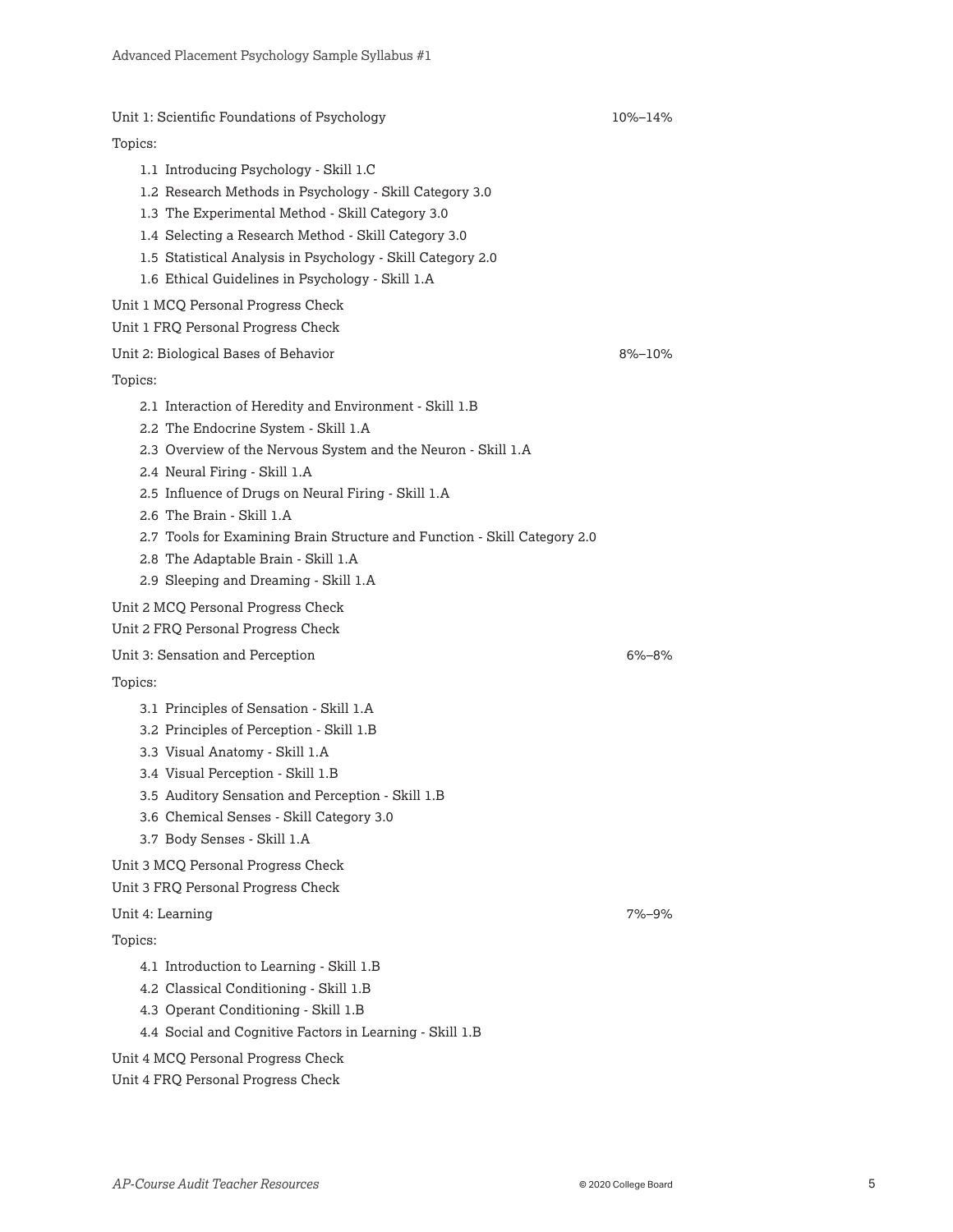Unit 5: Cognitive Psychology 13%–17%

#### Topics:

- 5.1 Introduction to Memory Skill 1.A
- 5.2 Encoding Skill 1.B
- 5.3 Storing Skill 1.B
- 5.4 Retrieving Skill 1.B
- 5.5 Forgetting and Memory Distortion Skill 1.B
- 5.6 Biological Bases of Memory Skill 1.A
- 5.7 Introduction to Thinking and Problem Solving Skill 1.A
- 5.8 Biases and Errors in Thinking Skill 1.B
- 5.9 Introduction to Intelligence Skill 1.C
- 5.10 Psychometric Principles and Intelligence Testing Skill Category 3.0
- 5.11 Components of Language and Language Acquisition Skill 1.C
- Unit 5 MCQ Personal Progress Check

Unit 5 FRQ Personal Progress Check

Unit 6: Developmental Psychology 7%–9%

Topics:

- 6.1 The Lifespan and Physical Development in Childhood Skill Category 3.0
- 6.2 Social Development in Childhood Skill 1.C
- 6.3 Cognitive Development in Childhood Skill 1.C
- 6.4 Adolescent Development Skill 1.B
- 6.5 Adulthood and Aging Skill 1.C
- 6.6 Moral Development Skill Category 3.0
- 6.7 Gender and Sexual Orientation Skill 1.A

Unit 6 MCQ Personal Progress Check

Unit 6 FRQ Personal Progress Check

Unit 7: Motivation, Emotion, and Personality 11%–15%

#### Topics:

- 7.1 Theories of Motivation Skill Category 3.0
- 7.2 Specific Topics in Motivation Skill 1.A
- 7.3 Theories of Emotion Skill 1.C
- 7.4 Stress and Coping Skill 1.A
- 7.5 Introduction to Personality Skill Category 3.0
- 7.6 Psychoanalytic Theories of Personality Skill 1.C
- 7.7 Behaviorism and Social Cognitive Theories of Personality Skill 1.C
- 7.8 Humanistic Theories of Personality Skill 1.C
- 7.9 Trait Theories of Personality Skill 1.C
- 7.10 Measuring Personality Skill 1.C

Unit 7 MCQ Personal Progress Check

#### Unit 7 FRQ Personal Progress Check